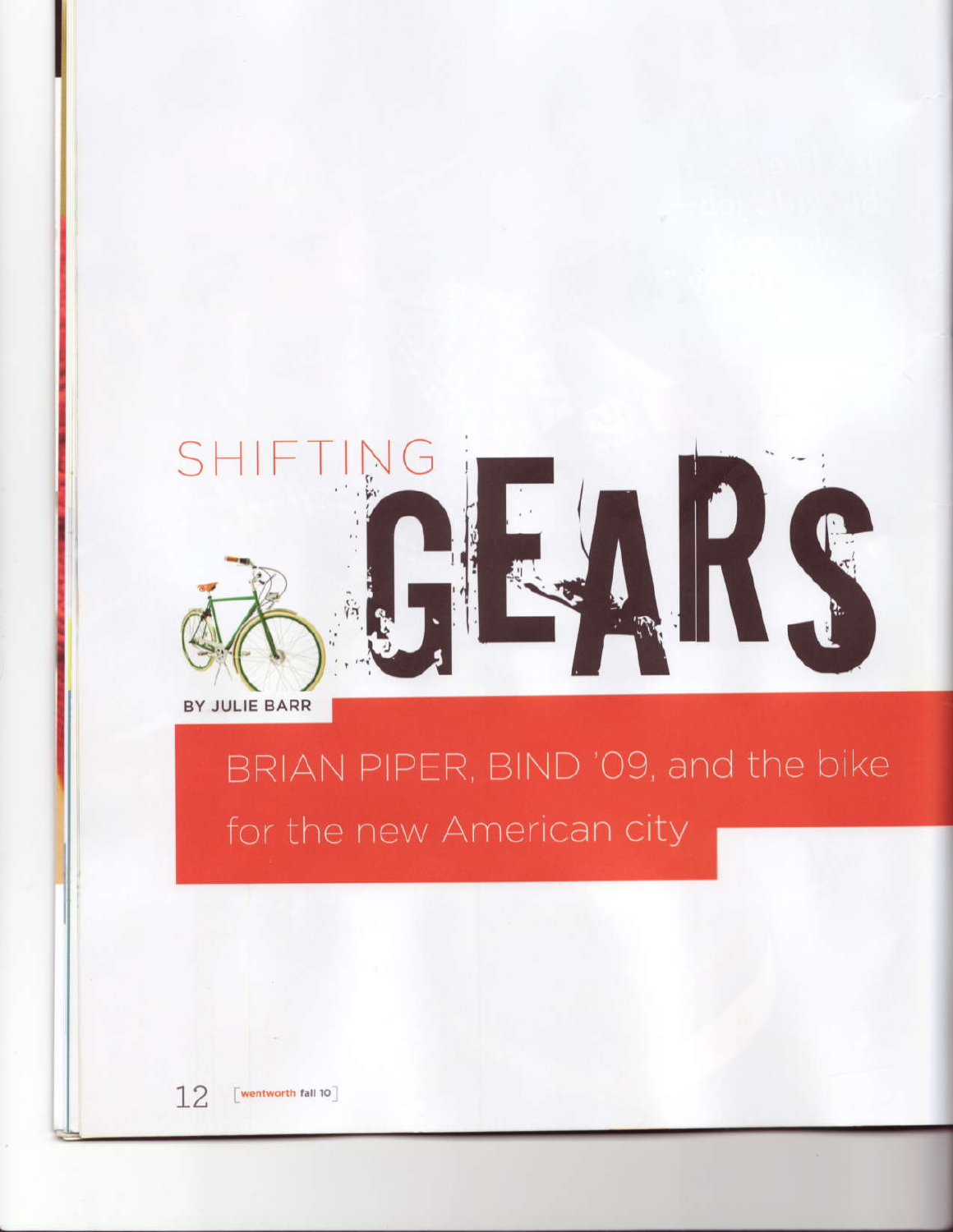The Swift bicycle doesn't look like a revolution. When the bike's designer, Brian Piper, BIND '09, wheeled the bike into the showroom at the Dutch Bicycle Company-the Somerville shop that sells his creation-it struck me as more of a beach cruiser than a bike meant to take on the mean streets of Boston.

It was only when I got on the bike to follow Piper on a ride around the city that it began to make sense. When we stopped at a light, my feet easily touched the ground. When I turned my head to survey the traffic or removed a hand to signal turns, I still felt balanced. When going uphill, I was able to stand up to pedal, a skill I've rarely even attempted on my road bike for fear of toppling over.

It was a busy city setting-traffic, aggressive drivers, construction -and yet the bike made me feel comfortable, even secure. Which is exactly the kind of bike Piper set out to design.

or almost as long as Piper can remember, bikes have been a big part of his life. As the son of an avid road bike racer, he and his brothers grew up around the sport. By the time Piper reached high school, he was racing mountain bikes, a sport that requires maneuvering through rocky paths at high speeds. He eventually competed in the 2007 UCI World Cup at Mont Sainte Anne in Quebec, and has won two professional slalom races, defeating the 2005 Masters World Champion in one.

Piper came to the Dutch Bicycle Company (DBC) in 2008 looking for a summer job fixing bikes. When Dan Sorger and Maria Salve, the founders and owners of DBC, discovered he was studying industrial design at Wentworth, they insisted on giving him design projects instead, which he extended into his senior co-op position. Piper started out designing basic accessories like bicycle storage racks and coffee holders, but was eventually charged with a much larger task: leading a team to design and locally manufacture the perfect bike for the American city.

City bikes are a different breed. Traditional road bikes are designed to be light and fast, not stable. A mountain bike is built to tackle the hills of New Hampshire, not maneuver through Harvard Square. City bikes are intended for utility-traveling to work, buying groceries, or meeting friends for dinner.

Piper's design of the Swift comes at an ideal time. As urban growth rises, biking has become a practical transportation alternative while appealing to com-

muters increasingly interested in the environmental and even political impact of driving to work. American cities from Portland to New York have taken notice, instituting bike-share programs that function like a two-wheeled version of Zipcar, the popular car-sharing service. In July 2010, Boston received \$3 million from the federal government to invest in a bike-share program, which will launch next spring. Charged by Mayor Thomas Menino to become "a world-class bicycling city," Boston has set a goal of creating 35 miles of bike lanes and 750 public racks by next fall.

Getting Americans to replace the mode of transportation they have favored for nearly a century, though, requires a shift in the type of bikes that are sold to consumers. "The most important thing about a city bike is that it has to be reliable," says Sorger. "It is mirroring the idea of a car. You don't go to start your car every morning and wonder if the engine will work. A bike should be the same. You can't worry about replacing batteries for lights or having your gears be rusted. It should just work."

Creating a bike that competes with the car for reliability has required a thorough design process. Piper and his design team-which included Ryan McCaskill, BIND '09-handpicked every component of the bike for a particular purpose, choosing locally made materials that required little to no maintenance and had the capacity to withstand everyday usage. The whole bike is



Mark Wilson